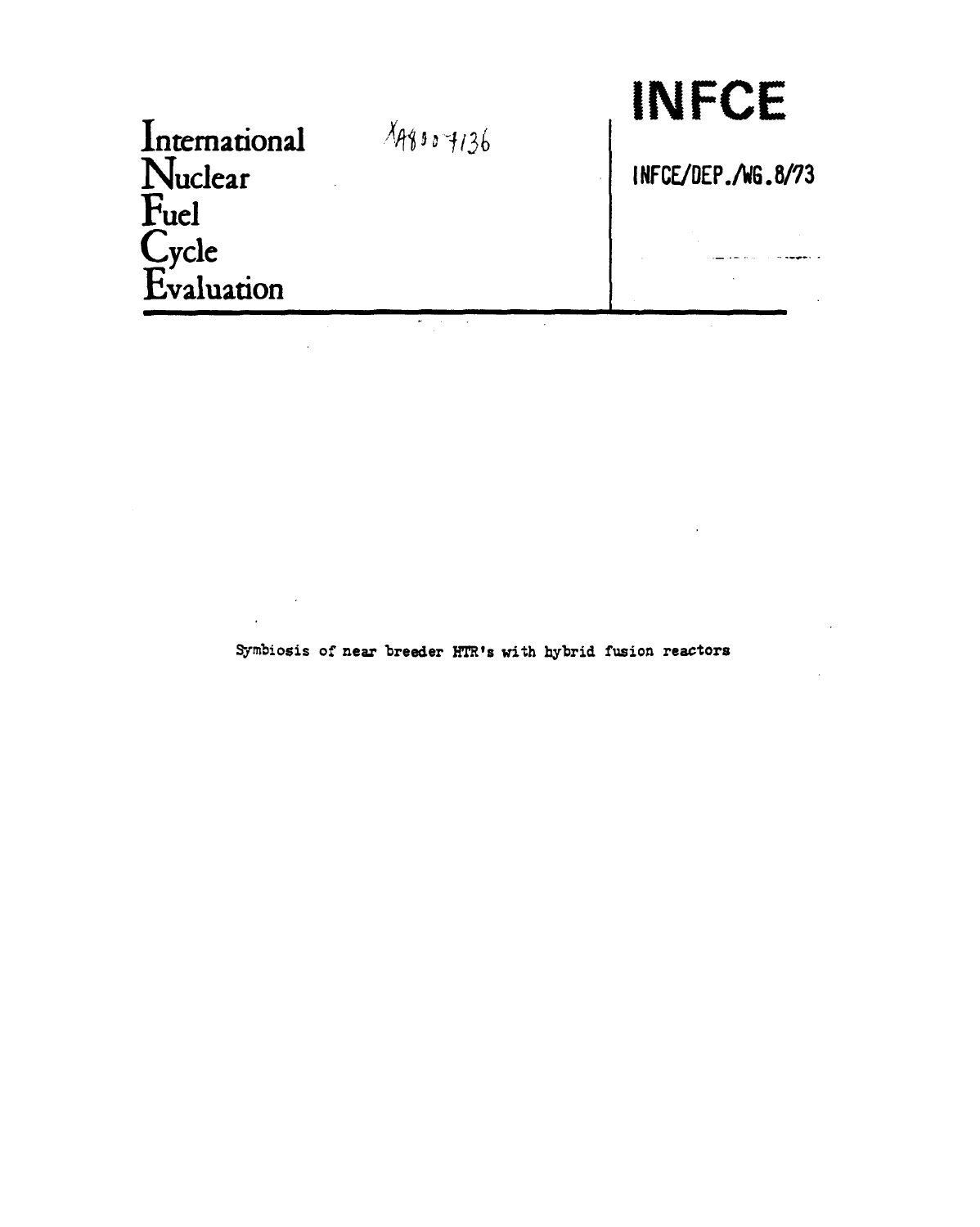**C0-CHA1RMEN/WG.8/33 July 1978 Contributed by Switzerland** 

## **INFCE WORKING GROUP 8 ADVANCED FUEL CYCLE AND REACTOR CONCEPTS**

 $\mathcal{O}(\mathcal{E}^{\mathcal{E}})$ 

## **SYMBIOSIS OF NEAR BREEDER HTR'S WITH**

 $\mathcal{L}^{\text{max}}_{\text{max}}$ 

## **HYBRID FUSION REACTORS**

**' by** 

**W. Seifritz Eidg. Institut fur Reaktorforschung Wiirenlingen, Switzerland** 

**Contribution to Summary Report on the HTR and its Fuel Cycle Options Chapter V** 

 $\mathbb{R}^2$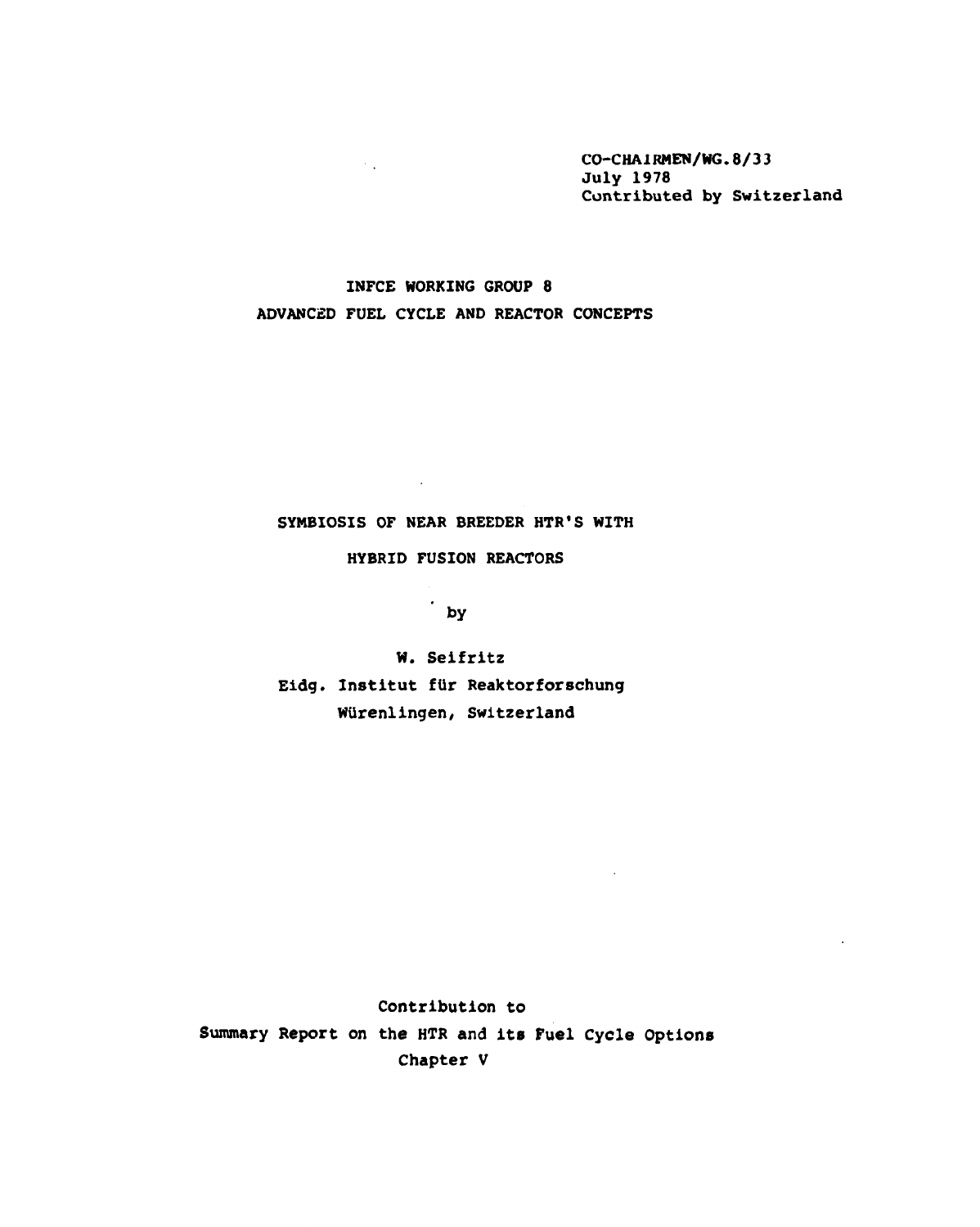**In this contribution to INFCE a symbiotic fusion/fission reactor system, consisting of a hybrid beam-driven microexplosion fusion reactor (HMER) and associated high-temperature gas-cooled reactors (HTR) with a coupled fuel cycle, is proposed. This system is similar to the well known Fast Breeder/**  Near Breeder HTR symbiosis except that the fast fission breeder **- running on the U/Pu-cycle in the core and the rxial blankets and breeding the surplus fissile material as U-233 in its radial thorium metal or thorium oxide blankets - is replaced by a hybrid micro-explosion DT fusion reactor.** 

**Due to the excellent breeding capability of the hybrid fusion system only a small fusion power capacity relative to the fission power produced by the NB-HTRs is necessary. I.e. in terms of "Kg fissile produced per MWtn-yr" a hybrid fusion system produces up to 10 times more fissile material than a fast fission breeder of the present design. A hybrid microexplosion fusion reactor can therefore sustain in equilibrium up to 30 HTRs even with denatured U-233/U-238 fuel. Also in contrast to a fission breeder, no initial fission material is necessary to start the hybrid fusion breeder. This latter fact would make it possible to establish a very fast growing HTRreactor capacity in a transient build-up phase by installing only a moderate capacity of hybrid micro-explosion reactors.** 

**With regard to the technological maturity of the proposed system, it is clear that the inertial fusion confinement system is less advanced than the fast fission breeder. However, the development of the former is gathering speed and, in discussing advanced fuel cycles for HTRs, a possibility for consideration is the breeding of U-233 fuel using fusion neutrons.**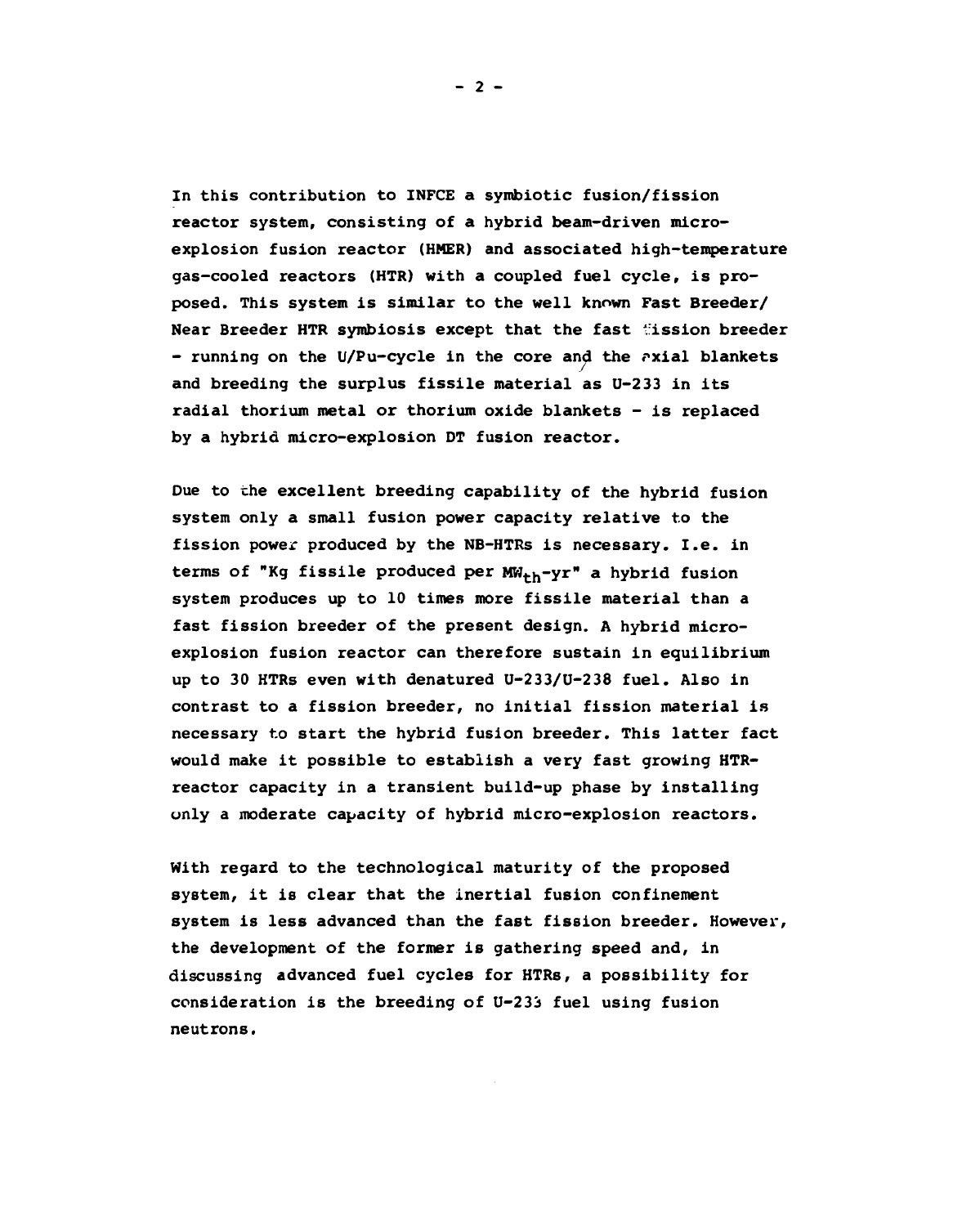**The concept of producing fissile materials (mainly Pu-239 and U-233) in fusion hybrids is not new and has been described in many articles. The new aspect within the framework of INFCE is the "proliferation resistance" of the coupled fuel cycle of HMER/HTRs in comparison with that of the fission breeders/HTR symbiosis.** 

**Should the hybrid micro-explosion fusion reactor be developed as a commercial power plant, then a small number of such units could be installed in safeguarded zones. Their blankets could contain thorium to be converted in U-233, lithium to produce enough tritium to maintain the DT fuel cycle, beryllium and/or depleted uranium as neutron multipliers. The blanket energy production should be kept small in order to optimize the production of fissile fuel. There are a great deal of such layouts of blankets in the open literature and it ought to be**  possible to generate 1 to 1.5 kg U-233 per  $MW_{th}$ -yr.

**Since no initial fissile inventory is necessary and therefore no criticality condition has to be taken into account one could homogeneously blend the fertile material (in this case thorium) in the blanket with a certain amount of natural or depleted uranium to get the bred U-233 fuel directly in a denatured form. After reprocessing and enrichment of U-233 to the denatured standard norm of 20 % this blended, non-weapon - grade fuel could be used to fuel HTRs which are operated on a medium enriched U-233 fuel cycle (MEU-233). Aside from perhaps a small amount of relatively clean plutonium produced in the fusion blanket there would be no large amounts of weapons-grade materials at all in the fuel of the coupled symbiotic fuel cycle.** 

**Concerning the irradiated fuel of HTRs which have to be transported back to the safeguarded zone one has to distinguish** 

**- 3 -**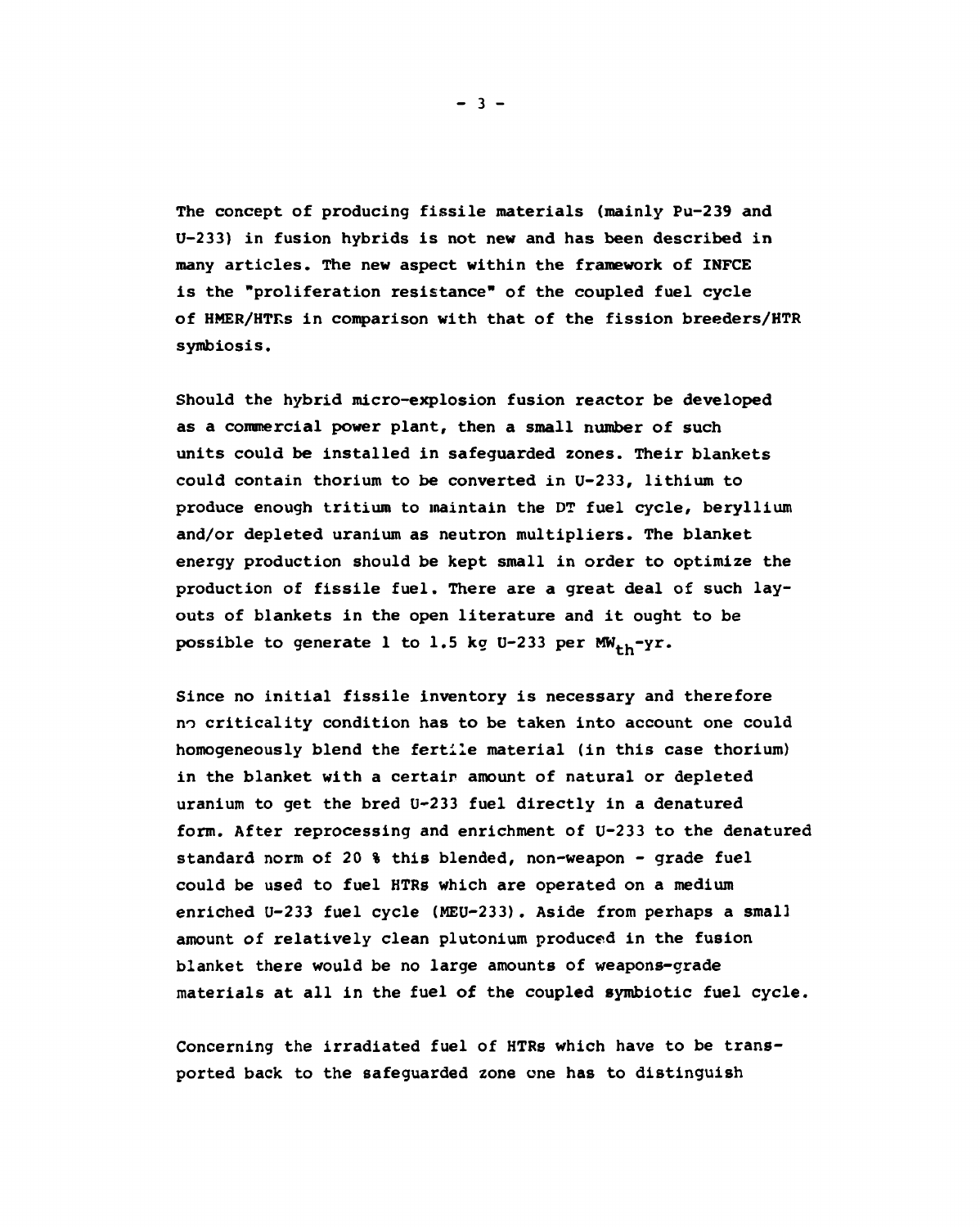**between the plutonium and the U-233 produced. Due to the very high burn-up of the denatured fuel in the HTRs (up to 100\*000 MWd/t) the plutonium produced is very dirty (Pu239+Pu241/Pu240+Pu242 = 0.35 - 0.4) and cannot be used as a weapon-grade material. There is admittedly the problem of the U-233 bred in the HTRs. In the case of the mixed-particle concept (feed and breed mixed) this is of minor importance. In the case of the two-particle concept (feed and breed in separate pebbles) there is still the possibility of using "dirty thorium" (i.e. thorium with a relatively high content - a few hundred ppm - of Th-230) in order to generate a relatively large amount of U-232 whose daughter products emit hard gamma rays and would make it difficult for thieves to handle irradiated breed elements. Thorium containing sufficient amounts of its isotope Th-230 is available from mines which contain both,thorium and uranium. The suggestion here is to make "systematic use of the dirty thorium" to make an HTR fuel cycle more proliferation-resistent.** 

**Another possibility is to isotopically denature the plutonium**  bred in an HTR containing U-238. The idea is to mix small **amounts of Np-237 with the fuel in order to produce Pu-238 which is a strong a-emitter. These a-particles will then produce a** lot of neutrons via the  $\alpha$ , n reaction in the oxygen of the **ceramic oxide fuel kernels. Thus, a strong neutron radiation is present in irradiated fuels which make the handling of such fuel more difficult.**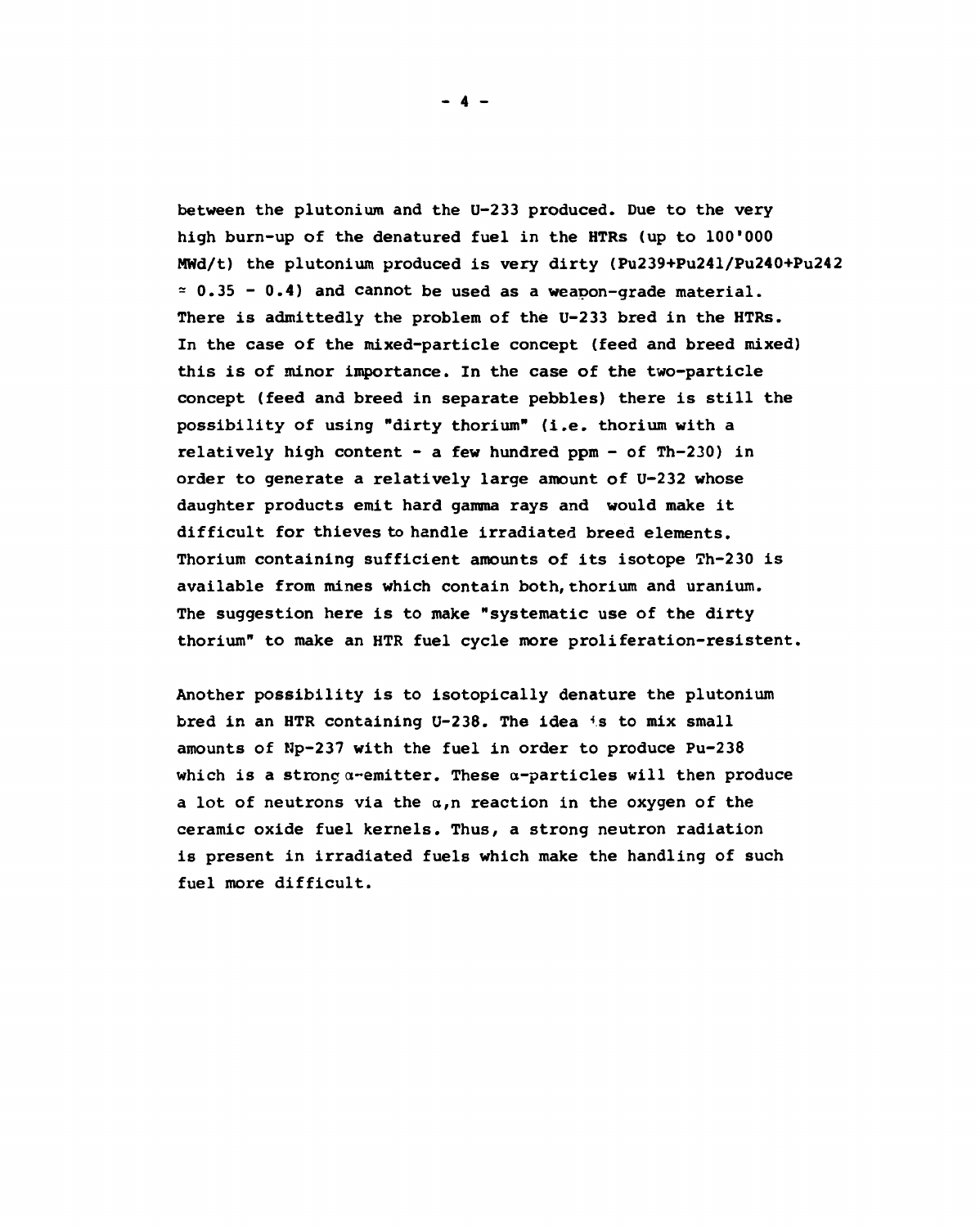## **Conclusions:**

**He all know that in the framework of the peaceful use of nuclear energy tl.ere is no inherently and completely foolproof fuel cylce with absolute "proliferation resistance". Even in isotopically denatured fuels such as 20 % U-233 in U-238, a relatively small amount of Separative Work Units (SWU) is necessary to fully**  enrich the U-233 by means of e.g. a centrifuge compared with **the conventional enrichment of U-235 from natural uranium: Firstly one starts with a higher concentration of the fissile isotope in question and secondly the much larger mass difference between U-233 and U-238 makes separation significantly easier.** 

**A further drawback of denatured fuel cycles is that, from the neutron physics and economics points of view, the high enriched fuel cycle (HEU), with either U-235 or U-233, is clearly the best one in an HTR, particularly for the case of a near breeder design. Such near breeders should be the ultimate goal of HTR fuel cycle development because of the substantial savings of natural uranium. There should be no U-238, and in the consequence no plutonium in an HTR.** 

**We believe that the problem of weapons proliferation requires political solutions which can at best be eased by supplementary technological methods. The possibility of producing fissile material exists** *in* **any system with available free neutrons. Fusion systems also (both DT and DD cycles) produce abundant free neutrons. We are thus faced with the constant problem of "safeguarding free neutrons". Only an eventual transition to**  processes such as charged particle reactions (eg. p-<sup>11</sup>B, D-<sup>6</sup>Li, **etc) could circumvent the fundamental problem.** 

**The main argument which I want to make here, is that a future fusion** 

**- 5 -**